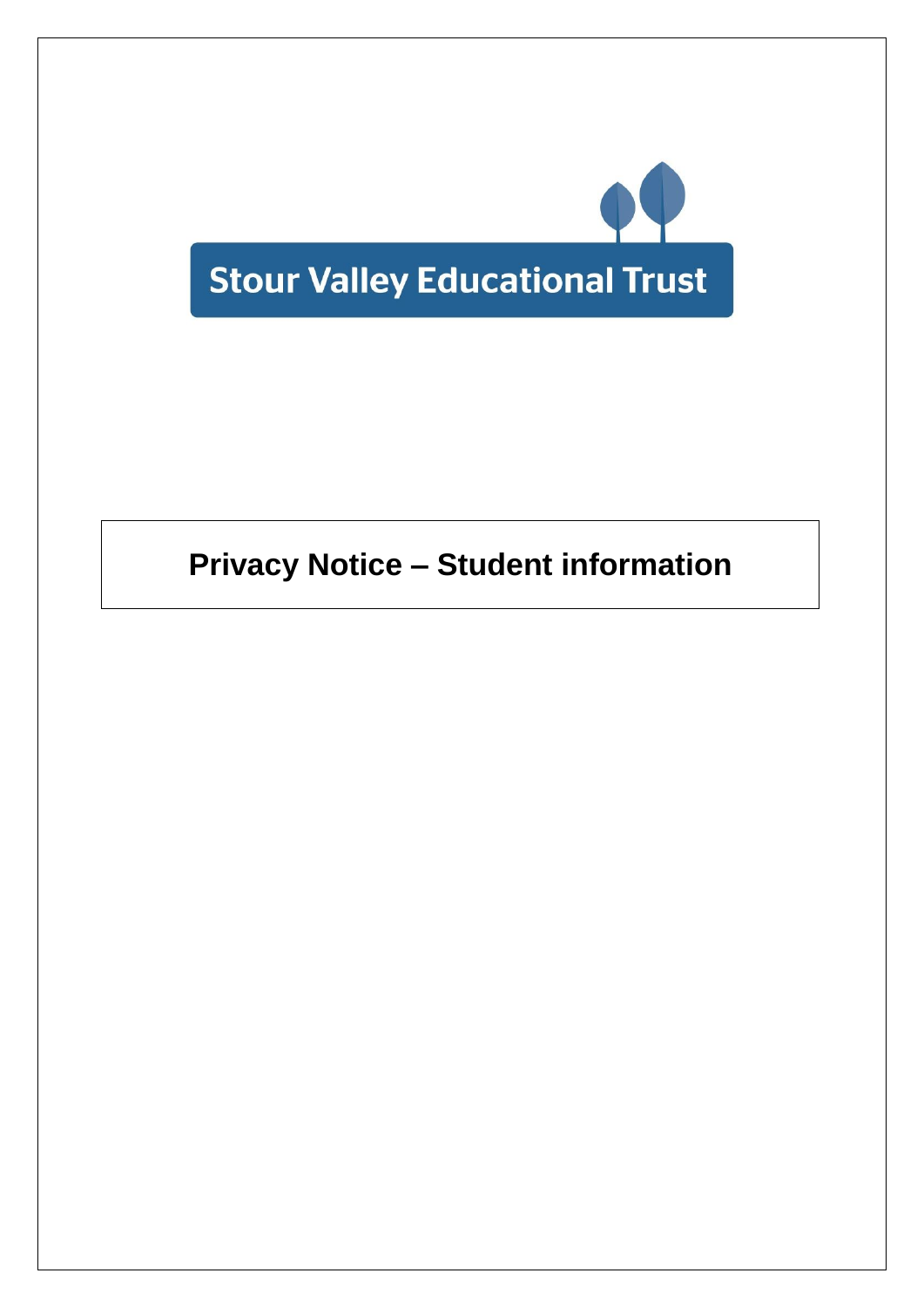## **Privacy Notice – Student information**

## **(How we use school workforce information)**

## **The categories of student information that we collect, hold and share include:**

- Personal information (such as name, unique student number and address)
- Characteristics (such as ethnicity, language, nationality, country of birth and free school meal eligibility)
- Attendance information (such as sessions attended, number of absences and absence reasons)
- Relevant medical information
- Special Educational Needs and Disabilities information
- Behaviour management information, including exclusion data
- Assessment information

#### **Why we collect and use this information**

We use the student data:

- to support student learning
- to monitor and report on student progress
- to provide appropriate pastoral care
- to assess the quality of our services
- to comply with the law regarding data sharing

#### **The lawful basis on which we use this information**

We collect and use student information under Article 6 of the General Data Protection Regulation (2018) where processing is necessary for the performance of a task carried out in the public interest. The processing of special categories of personal data will only take place if specific consent has been obtained.

The submission of the school census returns, including a set of named pupil records, is a statutory requirement on schools under Section 537A of the Education Act 1996.

#### **Collecting student information**

Whilst the majority of student information provided to us is mandatory, some of it is provided to us on a voluntary basis. In order to comply with the General Data Protection Regulation, parents will be informed whether certain student information is required to be provided to us or if there is a choice.

#### **Storing student data**

Student data is held, both in paper form and electronically, for the length of time recommeneded by the Information Records Management Service. Specific details are in the Records Management Policy.

#### **Sharing student information**

Student information is routinely shared with:

- schools that the student's attend after leaving
- local authorities
- the Department for Education (DfE)
- other schools within the Multi-Academy Trust
- the NHS, including the school nurse
- social services and, as requested, emergency services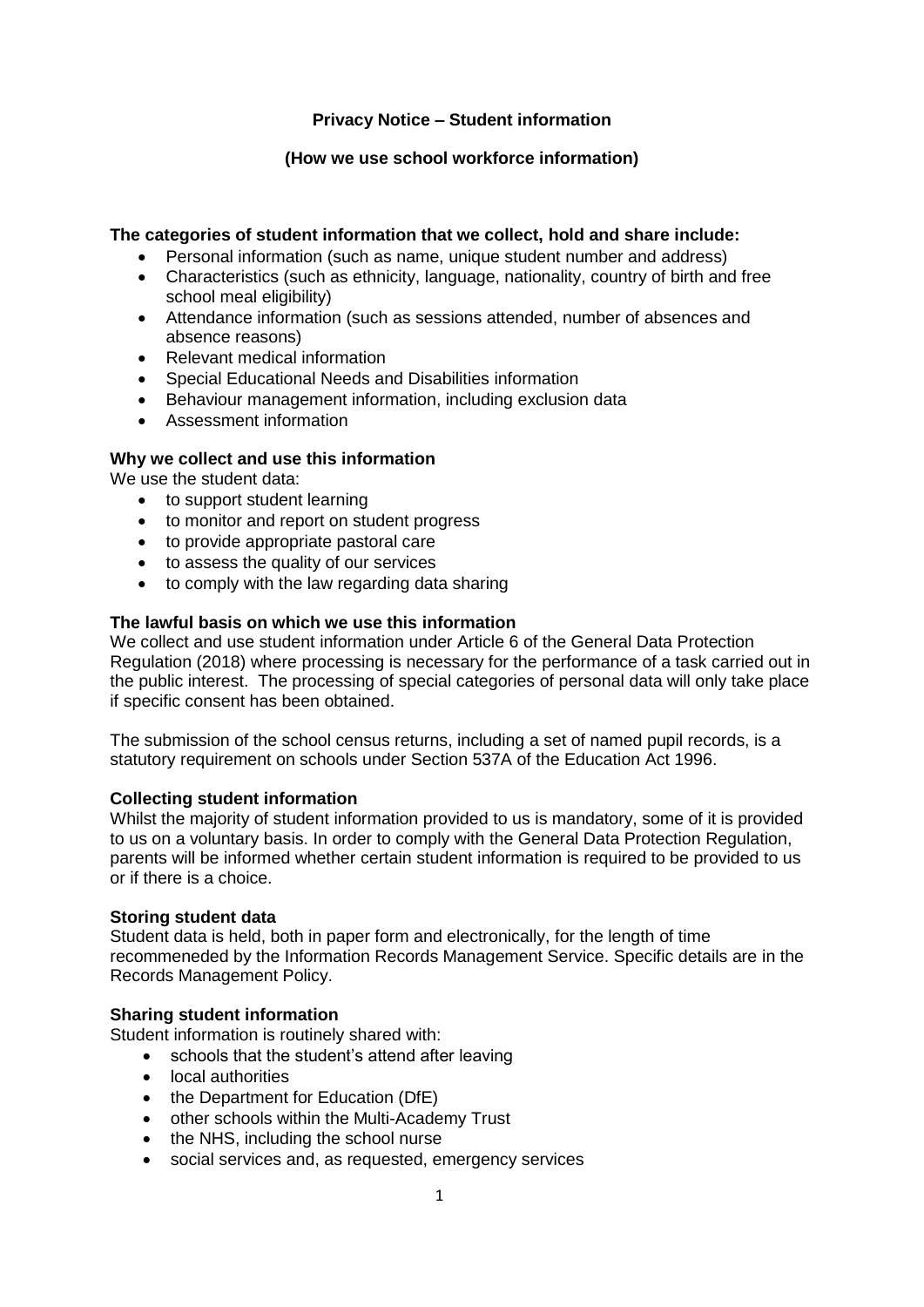#### **Why we share student information**

We do not share information about our students with anyone without consent unless the law and our policies allow us to do so. We share students' data with the Department for Education (DfE) on a statutory basis. This data sharing underpins school funding and educational attainment policy and monitoring. We are required to share information about our students with the DfE under regulation 5 of The Education (Information About Individual Students) (England) Regulations 2013.

#### **Data collection requirements**

To find out more about the data collection requirements placed on the School by the Department for Education (for example; via the school census) go to [https://www.gov.uk/education/data-collection-and-censuses-for-schools.](https://www.gov.uk/education/data-collection-and-censuses-for-schools) Once students reach the age of 13, we also pass student information to our local authority and other relevant providers of youth support services as they have responsibilities in relation to the education or training of 13-19 year olds under section 507B of the Education Act 1996. This enables them to provide services as follows:

- youth support services
- careers advisers

A parent or guardian can request that only their child's name, address and date of birth is passed to their local authority or provider of youth support services by informing the School. This right is transferred to students once they reach the age 16.

Certain information is also shared about students aged over 16 with local authorities and providers of youth support services as they have responsibilities in relation to the education or training of 13-19 year olds under section 507B of the Education Act 1996. This enables them to provide services as follows:

- post-16 education and training providers
- youth support services
- careers advisers

For more information about services for young people, please visit local authority websites.

#### **The National Student Database (NPD)**

The NPD is owned and managed by the Department for Education and contains information about students in schools in England. It provides invaluable evidence on educational performance to inform independent research, as well as studies commissioned by the Department. It is held in electronic format for statistical purposes. This information is securely collected from a range of sources including schools, local authorities and awarding bodies. We are required by law, to provide information about our students to the DfE as part of statutory data collections such as the school census and early years' census. Some of this information is then stored in the NPD. The law that allows this is the Education (Information About Individual Students) (England) Regulations 2013.

To find out more about the NPD, go to [https://www.gov.uk/government/publications/national](https://www.gov.uk/government/publications/national-pupil-database-user-guide-and-supporting-information)[student-database-user-guide-and-supporting-information.](https://www.gov.uk/government/publications/national-pupil-database-user-guide-and-supporting-information)